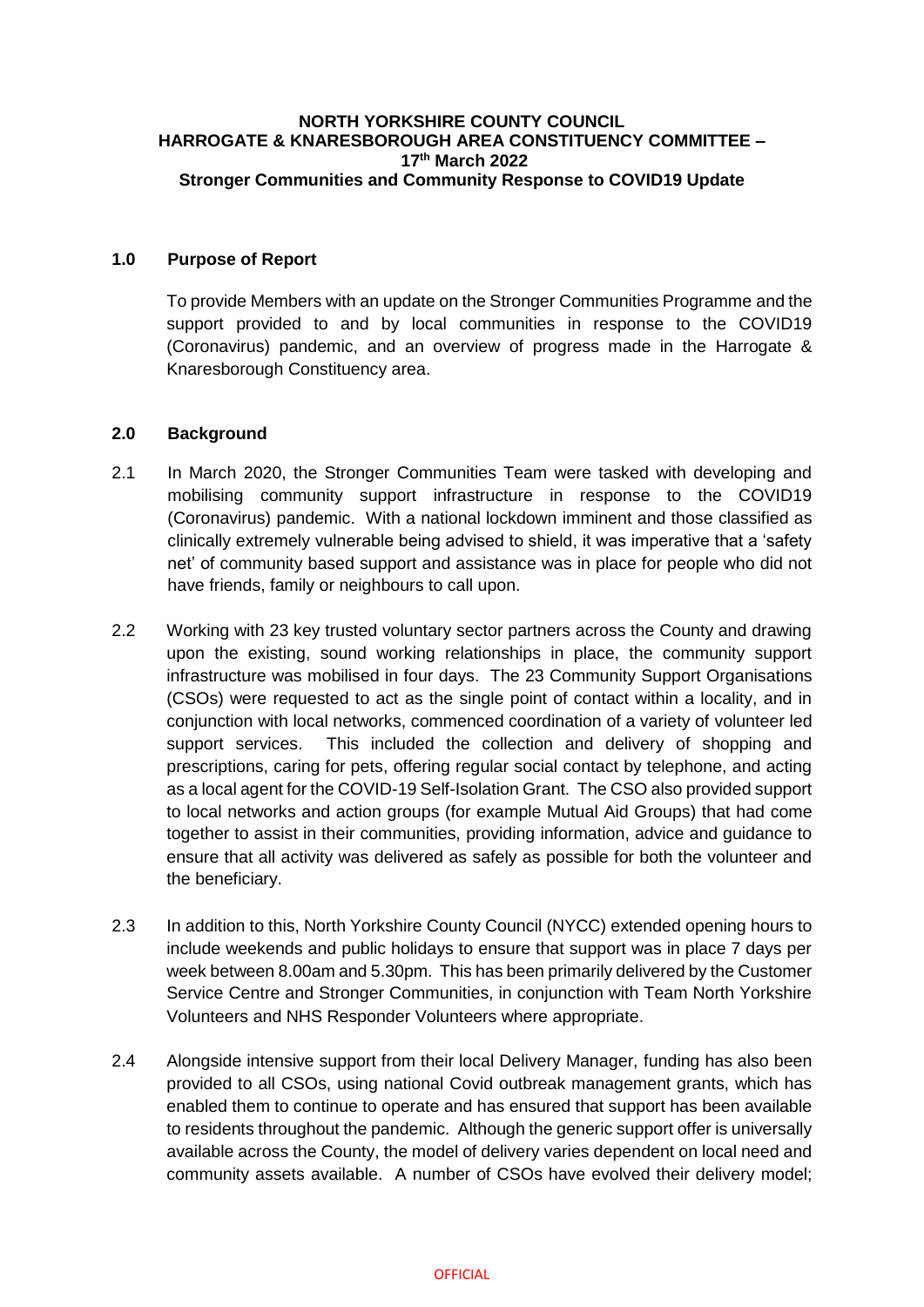either reconfiguring their services, or developing new ways of working in order to continue to provide support within the varying levels of restrictions we have seen over the last two years.

2.5 Despite the ever-changing landscape, community support infrastructure through the CSO network has remained in place since March 2020. Following the national lifting of restrictions on 24 February regarding self-isolation requirements discussions are in place with the CSOs regarding either winding down or scaling back their pandemic response activities. This may see some CSOs winding down their pandemic services in a managed way however a majority are interested in building on the successful model and developing it further as an effective place based 'hub' that contributes to health and well-being services and pressures. Provision is in place to continue to work with the network of CSOs over this coming months to support them through this transition.

# **3.0 Community Support Organisation Performance (2021/22)**

- 3.1 Since the mobilisation of the community support model in March 2020, the following activity has been recorded via the 23 CSOs across North Yorkshire to date, primarily facilitated by approximately 203,272 volunteer hours:
	- 23,301 prescriptions delivered;
	- 36,288 shopping deliveries made;
	- 61,319 befriending calls and 33,990 phone check ins made;
	- 17,311 transport requests fulfilled; and
	- 48,923 meals delivered and 11,281 food parcels distributed.
- 3.2 As part of the community support offer, CSOs administer the Covid19 North Yorkshire Local Assistance Fund (NYLAF) grant; this was set up as a way of addressing emergency food and utility support needs for individuals and households isolating or shielding across North Yorkshire during the Covid-19 pandemic.

This financial year, the scheme has received 391 applications, and has approved 375 of these (96%), totalling £42,615 of expenditure.

3.3 In addition to this, Stronger Communities have distributed £119,599 in Covid19 Community Grants (to date in 2021/22). This investment has allowed communities and charities to respond to the needs of their communities during periods of heightened restrictions; examples of which have included support services to help people to selfisolate, have access to food and supplies, and stay connected to people through technology. Grants have also been used to support groups to re-open some services and activities where they were able to confidently operate in a Covid-safe and compliant way, helping people to regain confidence and independence, and to reengage in their communities.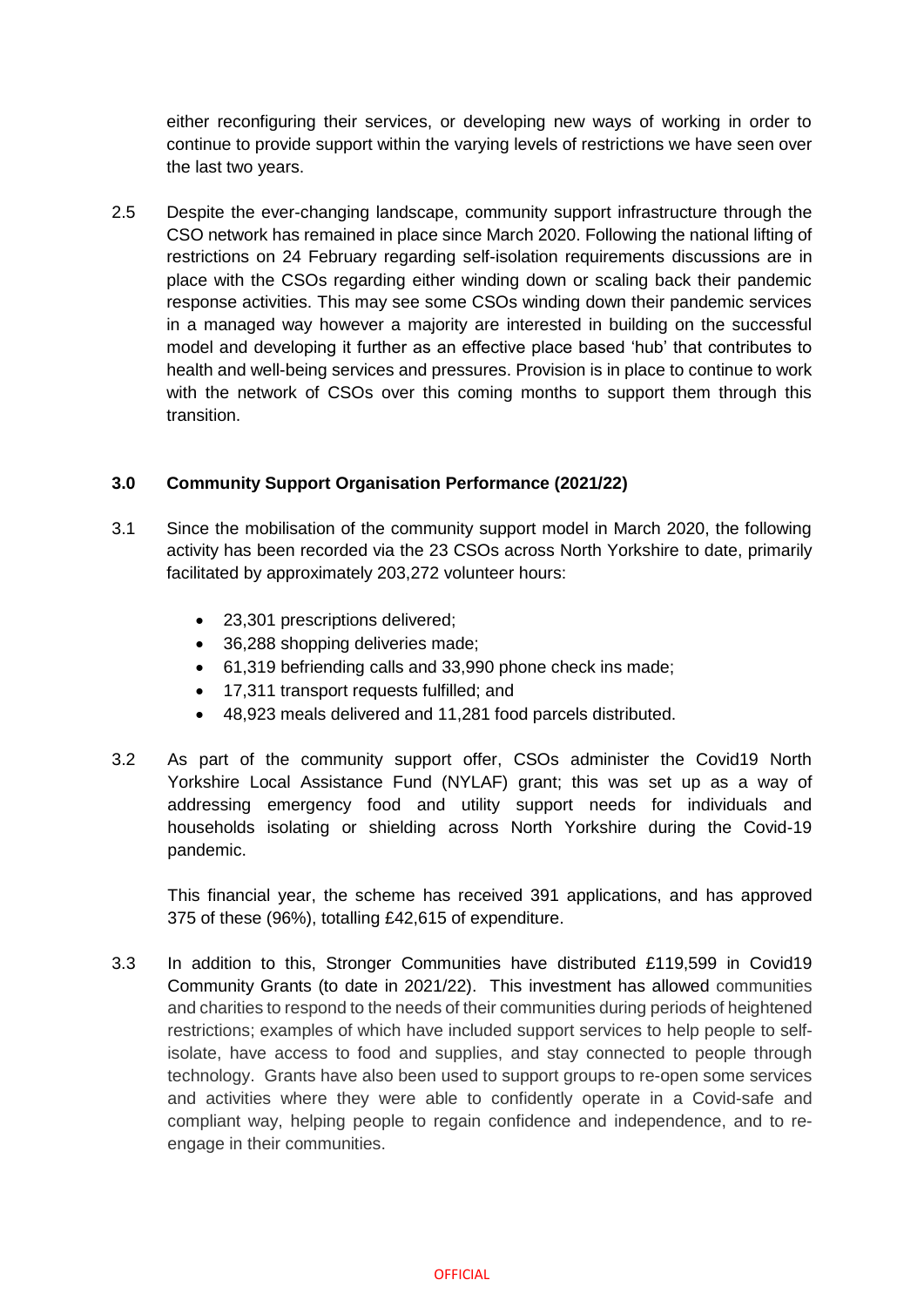## **4.0 Covid19 Related Work**

### 4.1 Sustainable Food Support

In 2020/21, the County Council was awarded £532,000 via the Defra Local Authority Emergency Assistance Grant for Food and Essential supplies to support those facing financial hardship because of the pandemic. 48 grants (investment of £277,000) were made available over two funding rounds, to further support and expand the direct provision of food for people experiencing financial hardship. Additional capacity was also put in to Citizens Advice Mid North Yorkshire's Money and Benefits Advice Service and North Yorkshire Local Assistance Fund (NYLAF).

In summer 2021, additional funding was secured to deliver the Food for the Future programme, which aims to embed local sustainable food support options, which also support beneficiaries to build their levels of confidence and independence. An additional 19 awards were made to voluntary and community sector partners across the County through this programme.

In order to better understand the food insecurity landscape in the region, Stronger Communities are currently scoping a joint piece of insight work with City of York Council. Initial discussions on this with Joseph Rowntree Foundation (JRF) and Hartlepower (a Hartlepool based organisation currently developing and delivering a similar piece of research) have taken place and further work will commence shortly.

## 4.2 Holiday Activities and Food Programme

Stronger Communities continue to lead on the delivery of this programme, which was launched with the branding of FEAST (Food, Entertainment, Arts & Sport Together) in partnership with Children and Young People's Service (CYPS) and the voluntary and community sector. Coordination of the programme has been undertaken by North Yorkshire Together who in conjunction with a network of locally placed clubs and community organisations, deliver a range of enriching activities over holiday periods. This is alongside a host of online resources being made available for families to enjoy. Over the festive break, 2221 children benefitted from activities delivered through the Programme.

In December, the Department of Education confirmed funding for the continuation of the Holiday Activity and Food Programme (FEAST) until March 2025 and plans are underway with Children and Young People's Early Help team to deliver the programme over the next three years.

## 4.3 Household Support Fund

The Household Support Fund administered by The Department for Work and Pensions (DWP) aims to assist households who may need support with food, energy and essential living costs whilst the economy recovers from the pandemic. NYCC was allocated £3.54 million to provide support over the winter period (from October 2021 to March 2022), which is structured in to four main areas of provision in North Yorkshire: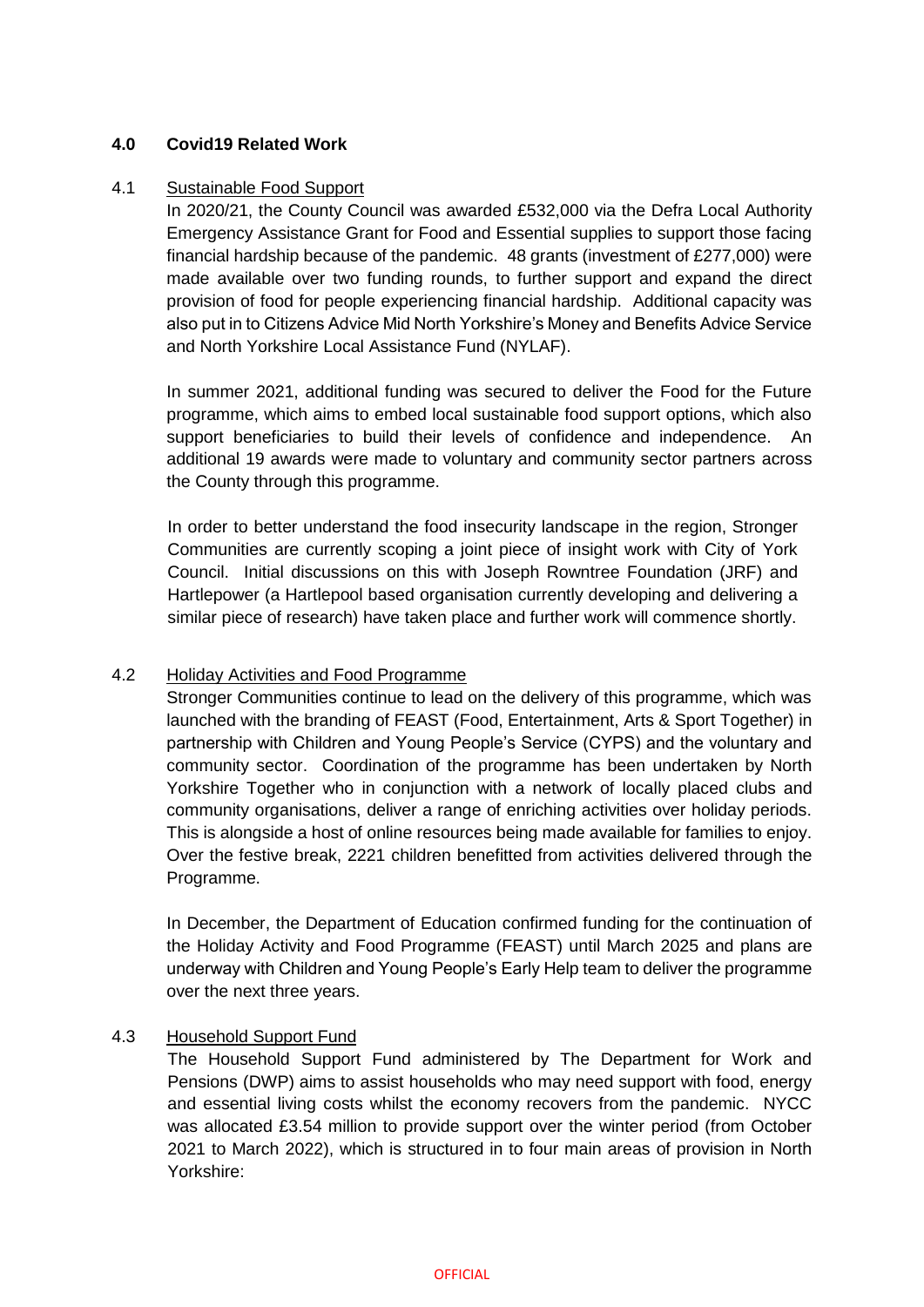- E-Voucher Direct Award a total investment of £2.68million to make a £275 shopping voucher available to all households in receipt of means tested Council Tax Relief (CTR) with a child under 19.
- Food Bank Winter Support Fund an investment of £145,000 to 14 organisations across the County to increase the capacity of food supply to those in need.
- Warm and Well an additional £220,000 for Warm and Well to provide energy top up vouchers / direct supplier payments to those in need.
- North Yorkshire Local Assistance Fund (NYLAF) increasing the NYLAF budget by £250,000 in order to uplift the number of applications to a maximum of four until the end of March 2022.

Interim monitoring undertaken in January 2022 showed that 12,083 households have benefitted from the various support strands of the Household Support Fund so far.

# 4.4 Digital Inclusion

Work on Reboot North Yorkshire continues to progress with a particular focus on enlisting the support of our local communities and voluntary sector groups as Community Partners to allow a network of community Reboot projects to grow and develop across the county. Working with internal colleagues and external partners, 415 devices have been gifted to socially isolated individuals to date, with an additional 200 devices distributed to school children.

Reboot North Yorkshire continues to work closely with Citizens Online (CO) and their Digital Champion Coordinator for North Yorkshire. The partnership with CO continues to grow and has been extended for another 12 months until Feb 2023.

# **5.0 Wider Stronger Communities Programme Work**

## 5.1 Children and Young People

The Stronger Communities programme, in conjunction with Children and Young People Service (CYPS), continue to lead and coordinate the school readiness pilot 'Grow and Learn' in Ryedale and Scarborough, with 50 small scale grants awarded to date this year.

The team also continues to work with the Early Help team from CYPS to develop and deliver a project that seeks to grow community capacity by working alongside and with our communities to stimulate, support and develop activities that enable children, young people and their families to be happy, healthy and achieving. In autumn 2021, Stronger Communities supported the launch of CYPS' Get Going Grant, seeking expressions of interest from community-based groups to deliver activities for young people, or families with young children.

## 5.2 Health and Wellbeing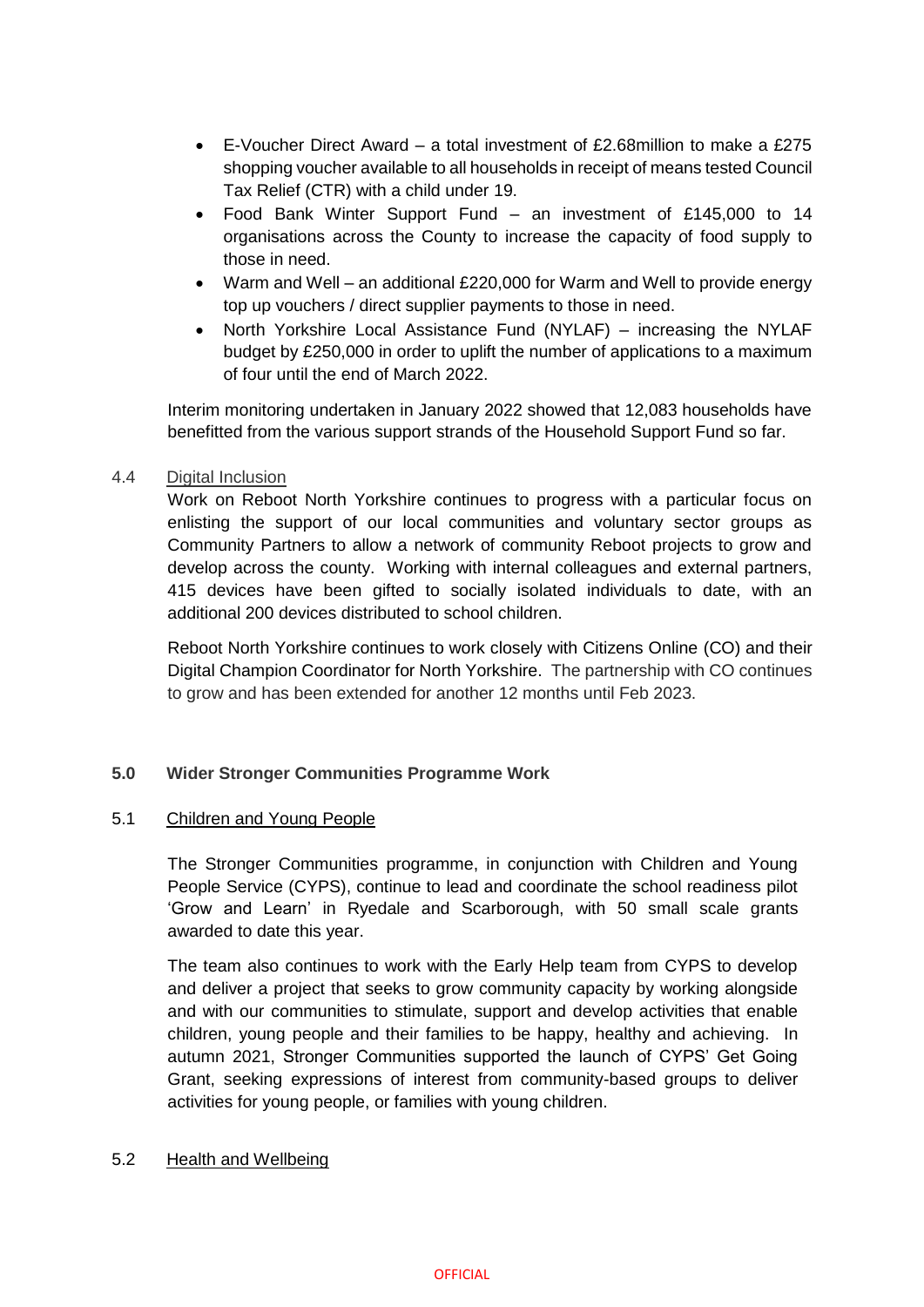Stronger Communities continues to strengthen its relationships with NHS partners and has administered a range of NHS mental health grants for the last two years, including grass roots suicide prevention, a self-harm co-design project and postvention support. The Suicide Prevention Grants Programmes for the Humber, Coast and Vale Integrated Health Care System, and Harrogate and Craven were launched by the team last year; 43 grants were awarded in early 2022, 32 of which are in North Yorkshire. The programme is also supporting the transformation of Community Mental Health programme in partnership with North Yorkshire and Vale of York CCGs.

Stronger Communities also continues to develop strong working relationships with social care colleagues, with sustained involvement in the Health and Adult Services (HAS) Transformation Programme.

## 5.3 Capacity Building

In parallel to COVID-19 community response work, the Stronger Communities Programme has continued to strengthen local community assets and infrastructure; this has included continuing to encourage relationships and collaborations between voluntary and community sector organisations as well as stabilising, and / or building capacity within them if required. Since March 2020, the Programme has provided specialist support to assist 14 VCSEs with work areas such as restructuring their organisations, re-modelling their services and providing additional capacity for fundraising; all of which have been crucial in trying to ensure their future sustainability, in one of the most challenging times for the sector in recent years*.*

## **6.0 Planning for 2022/23**

## 6.1 Independent Evaluation

The Stronger Communities Programme is subject to a 5-year independent evaluation, conducted by Skyblue Research. Evaluation of the CSOs has now been encompassed within this, alongside continuing to develop our ten-year strategy, People, Place and Power. Discussions on a strand of this Strategy, building on existing infrastructure and the creation of 'Community Anchor Organisations' in localities has been accelerated by the needs presented by Covid19 and the mobilisation of the CSOs; the fourth phase of evaluation with CSO volunteers commenced in late 2021, with some dedicated volunteer focus groups anticipated to take place in summer 2022.

## **7.0 Local Area Information**

## **7.1** Harrogate, Knaresborough & Boroughbridge CSO areas

The CSO's are:

- Harrogate and District Community Action
- Knaresborough Connectors
- Boroughbridge Community Care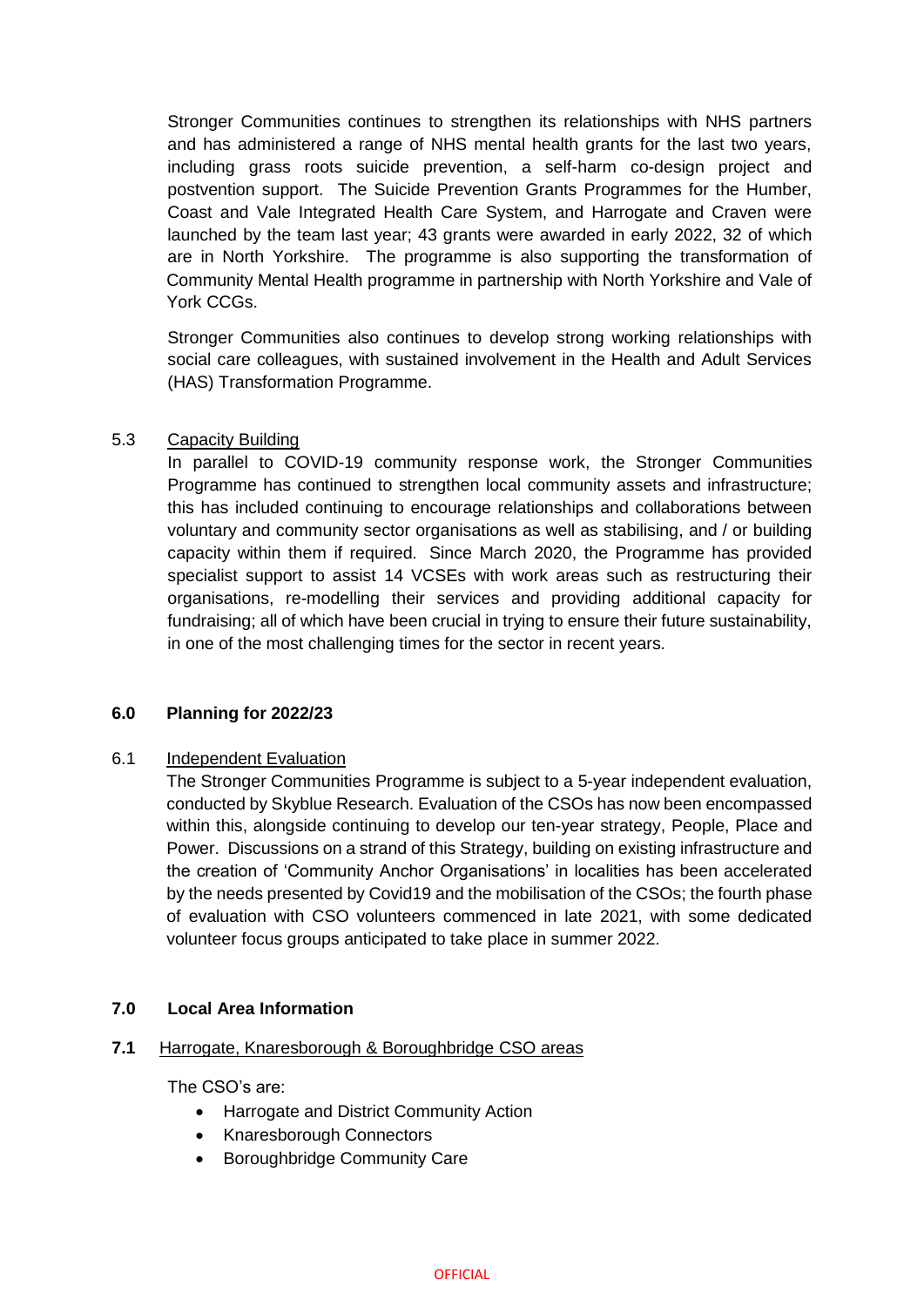These organisations have worked collaboratively across their local areas other voluntary organisations and community groups sharing information and utilising local assets to meet local need.

The data below captures the work of the Community Support Organisations;

In 21/22

- 664 people were provided with advice and guidance
- 838 individuals were provided with practical and emotional support
- 2,859 befriending calls were made
- $\bullet$  1,456 food shops
- 304 prescriptions were delivered
- 2,972 people had help with transport
- 104 people had help with pet care / dog walking
- 460 food parcels were delivered and 788 meals delivered
- 1,182 volunteers provided 8,862 volunteer hours including volunteer support to vaccination clinics across the Harrogate District.

More recently, the CSO's have been supporting people to regain their confidence and independence.

Numbers of volunteers have remained consistent, some have returned to work whilst new volunteers have subsequently volunteered to support the vaccination clinics.

Key areas of note; achievements, challenges, areas of focus.

Since January 2022 the CSO's have collaborated to work in partnership with the Yorkshire Health Network to supply volunteers to all the vaccination clinics across the district. This has involved a considerable commitment from the organisations and their volunteers who have covered vaccination in Harrogate and Knaresborough. The organisations are proud to have supported the national vaccination programme.

Demand for Community Transport has increased throughout the last year, enabling access to vaccination clinics and health appointments. There was a significant increase in requests for this service between; Dec 21 – Feb 22 because of reduced capacity in the Passenger Transport services provided by the Yorkshire Ambulance Service coupled with high levels of self-isolation, there was at this time a significant strain put on providers. These capacity issues eased when army resources were deployed within the Yorkshire Ambulance service. Demand for community transport services remains high.

The Stronger Communities programme has awarded £6,794 in Small Grants to support recovery activities as lockdown measures have eased, the national shielding programme came to an end and voluntary sector organisations and community groups restarted their services in a safe way. These have enabled people to feel confident, to re-connect with their communities, and to start to regain their independence.